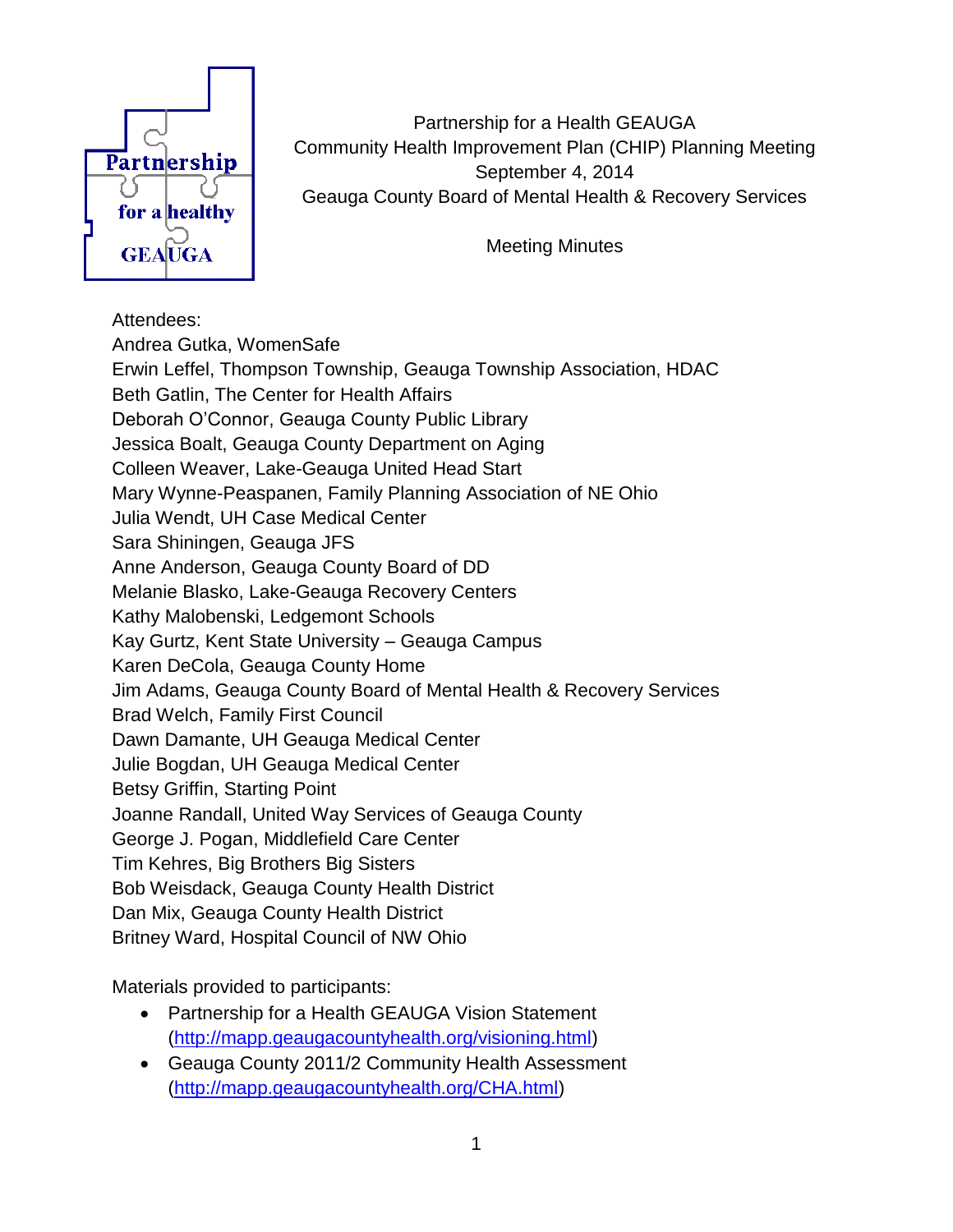- Geauga County Community Themes & Strengths Assessment [\(http://mapp.geaugacountyhealth.org/CTSA.html\)](http://mapp.geaugacountyhealth.org/CTSA.html)
- Local Public Health System Assessment [\(http://mapp.geaugacountyhealth.org/LPHSA.html\)](http://mapp.geaugacountyhealth.org/LPHSA.html)

Some copies of the following were provided: (they can be obtained from websites)

- Geauga Community IMPACT [\(http://www.gcimpact.com/\)](http://www.gcimpact.com/)
- Geauga County Board of Mental Health Communities That Care 2011/2012 Assessment Executive Summary [\(http://www.geauga.org/links.html\)](http://www.geauga.org/links.html)
- University Hospitals Geauga Medical Center 2012 Community Health Needs Assessment [\(http://www.uhhospitals.org/geauga/about/community-health-needs](http://www.uhhospitals.org/geauga/about/community-health-needs-assessment)[assessment\)](http://www.uhhospitals.org/geauga/about/community-health-needs-assessment)

Handouts:

- Geauga County CHIP/MAPP Agenda
- Work Assignment for Identifying Key Issues and Concerns Geauga County

## Britney Ward, Hospital Council of NW Ohio, chair, started the meeting at 10:10 AM

- 1. All members introduced themselves and their roles at their respective agencies.
- 2. Britney and Dan Mix reviewed the Mobilizing for Action through Planning and Partnerships (MAPP) planning model and the progress that has already been accomplished, including organizing, visioning and three of the four assessments. The progress is on the PHG website: <http://mapp.geaugacountyhealth.org/index.html>
- 3. Britney reviewed CHIP/MAPP agenda process that will be used to prepare the Community Health Improvement Plan (CHIP), implementation plan, and evaluation plan.
- 4. Britney provided first work assignment, Identifying Key Issues and Concerns for adult, youth and children. Members were asked to focus on issues from their personal or agency's perspective and to provide data sources to support their issues and concerns. These worksheets will be used at the October 9, 2014 meeting.
- 5. Members discussed what people and agencies were missing that might be important, including:
	- Representative from the Geauga County Sheriff or other law enforcement